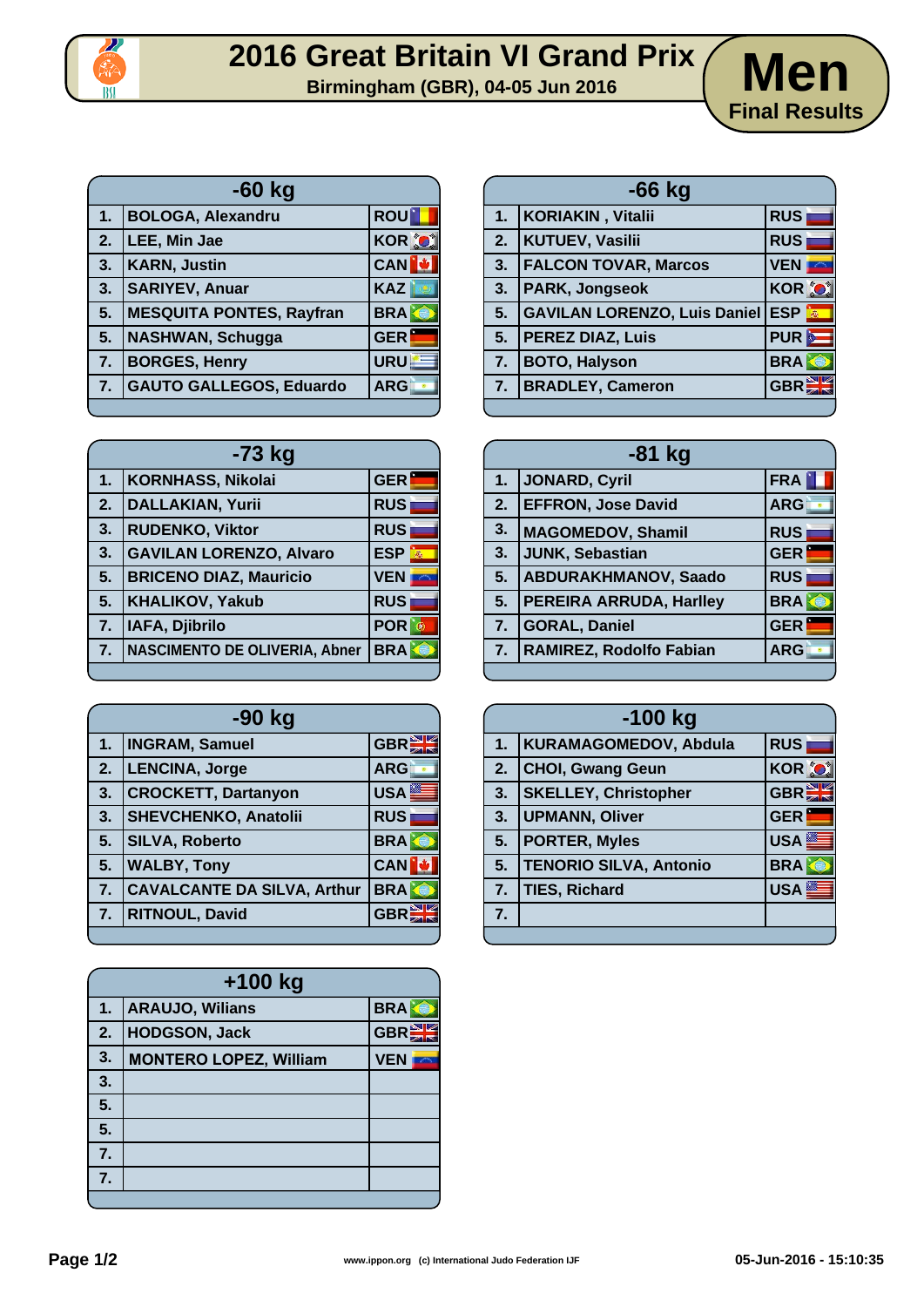

#### **2016 Great Britain VI Grand Prix Birmingham (GBR), 04-05 Jun 2016 Women**

| -48 kg     |                        |            |  |
|------------|------------------------|------------|--|
| 4,         | <b>BRUSSIG, Carmen</b> | <b>GER</b> |  |
| $\vert$ 2. | <b>CARDOSO, Karla</b>  | <b>BRA</b> |  |
| $\vert$ 3. | <b>GOMEZ, Paula</b>    | <b>ARG</b> |  |
| 3.         |                        |            |  |
| 5.         |                        |            |  |
| 5.         |                        |            |  |
| 7.         |                        |            |  |
| 7.         |                        |            |  |
|            |                        |            |  |

| -57 kg |                              |            |  |  |
|--------|------------------------------|------------|--|--|
| 1.     | <b>ARAUJO, Lucia</b>         | <b>BRA</b> |  |  |
| 2.     | <b>OVCHINNIKOVA, Natalia</b> | <b>RUS</b> |  |  |
| 3.     | <b>LEDESMA, Dure Rocio</b>   | <b>ARG</b> |  |  |
| 3.     | <b>FROLOVA, Irina</b>        | <b>RUS</b> |  |  |
| 5.     |                              |            |  |  |
| 5.     |                              |            |  |  |
| 7.     |                              |            |  |  |
| 7.     |                              |            |  |  |
|        |                              |            |  |  |

| -70 kg |                                 |            |  |  |
|--------|---------------------------------|------------|--|--|
| 1.     | <b>MARTINS MALDONADO, Alana</b> | <b>BRA</b> |  |  |
| 2.     | <b>ZABRODSKAIA, Olga</b>        | <b>RUS</b> |  |  |
| 3.     | <b>BRESKOVIC, Lucija</b>        | <b>CRO</b> |  |  |
| 3.     | <b>SAVOSTIANOVA, Tatiana</b>    | <b>RUS</b> |  |  |
| 5.     |                                 |            |  |  |
| 5.     |                                 |            |  |  |
| 7.     |                                 |            |  |  |
| 7.     |                                 |            |  |  |
|        |                                 |            |  |  |

| $-52$ kg |                           |            |  |
|----------|---------------------------|------------|--|
| 1.       | <b>MARTINET, Sandrine</b> | <b>FRA</b> |  |
| 2.       | <b>STEPANIUK, Alesya</b>  | <b>RUS</b> |  |
| 3.       | <b>GAGNE, Priscilla</b>   | <b>CAN</b> |  |
| 3.       | POTAPOVA, Viktoriia       | <b>RUS</b> |  |
| 5.       | <b>FERREIRA, Michele</b>  | <b>BRA</b> |  |
| 5.       | <b>MUTIA, Maria Liana</b> | <b>USA</b> |  |
| 7.       |                           |            |  |
| 7.       |                           |            |  |
|          |                           |            |  |

**Final Results**

| $-63$ kg |                           |               |  |
|----------|---------------------------|---------------|--|
| 1.       | JIN, Song Lee             | <b>KOR OF</b> |  |
| 2.       | <b>PERNHEIM, Nicolina</b> | <b>SWE-H</b>  |  |
| 3.       |                           |               |  |
| 3.       |                           |               |  |
| 5.       |                           |               |  |
| 5.       |                           |               |  |
| 7.       |                           |               |  |
| 7.       |                           |               |  |
|          |                           |               |  |

| +70 kg |                           |            |  |  |  |  |
|--------|---------------------------|------------|--|--|--|--|
| 4.     | <b>KACHAN, Arina</b>      | <b>BLR</b> |  |  |  |  |
| 2.     | <b>GARICA, Christella</b> | <b>USA</b> |  |  |  |  |
| 3.     |                           |            |  |  |  |  |
| 3.     |                           |            |  |  |  |  |
| 5.     |                           |            |  |  |  |  |
| 5.     |                           |            |  |  |  |  |
| 7.     |                           |            |  |  |  |  |
| 7.     |                           |            |  |  |  |  |
|        |                           |            |  |  |  |  |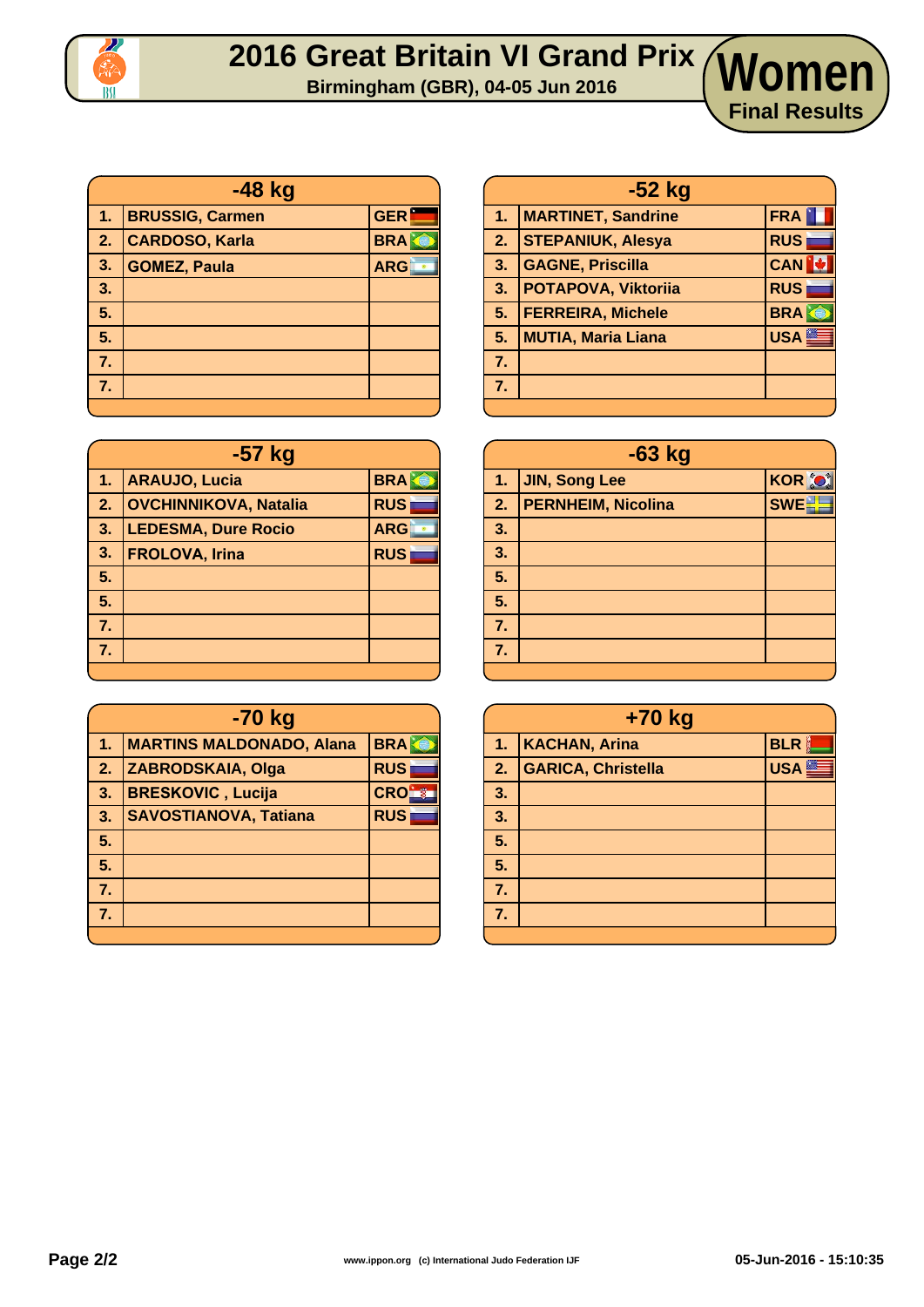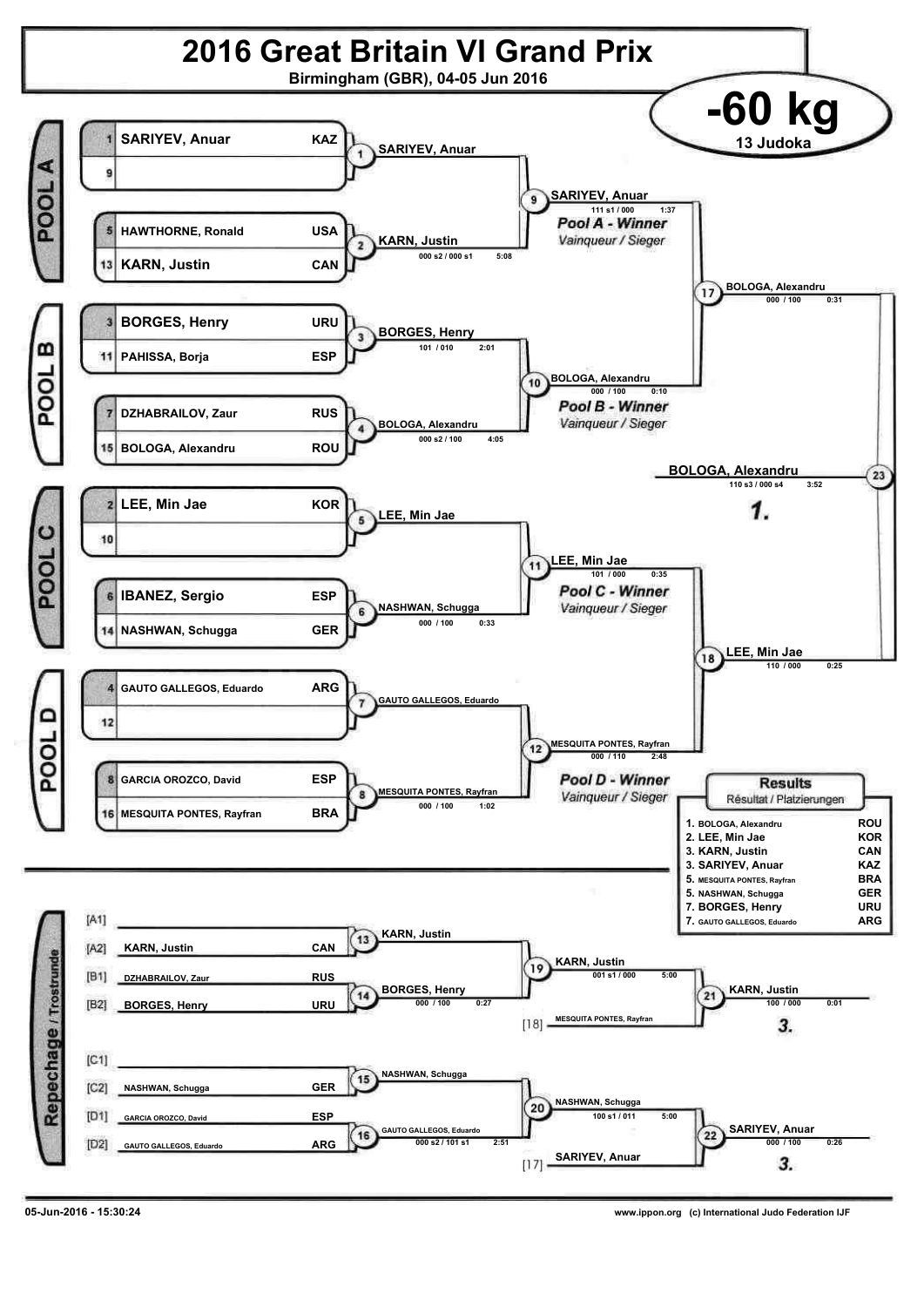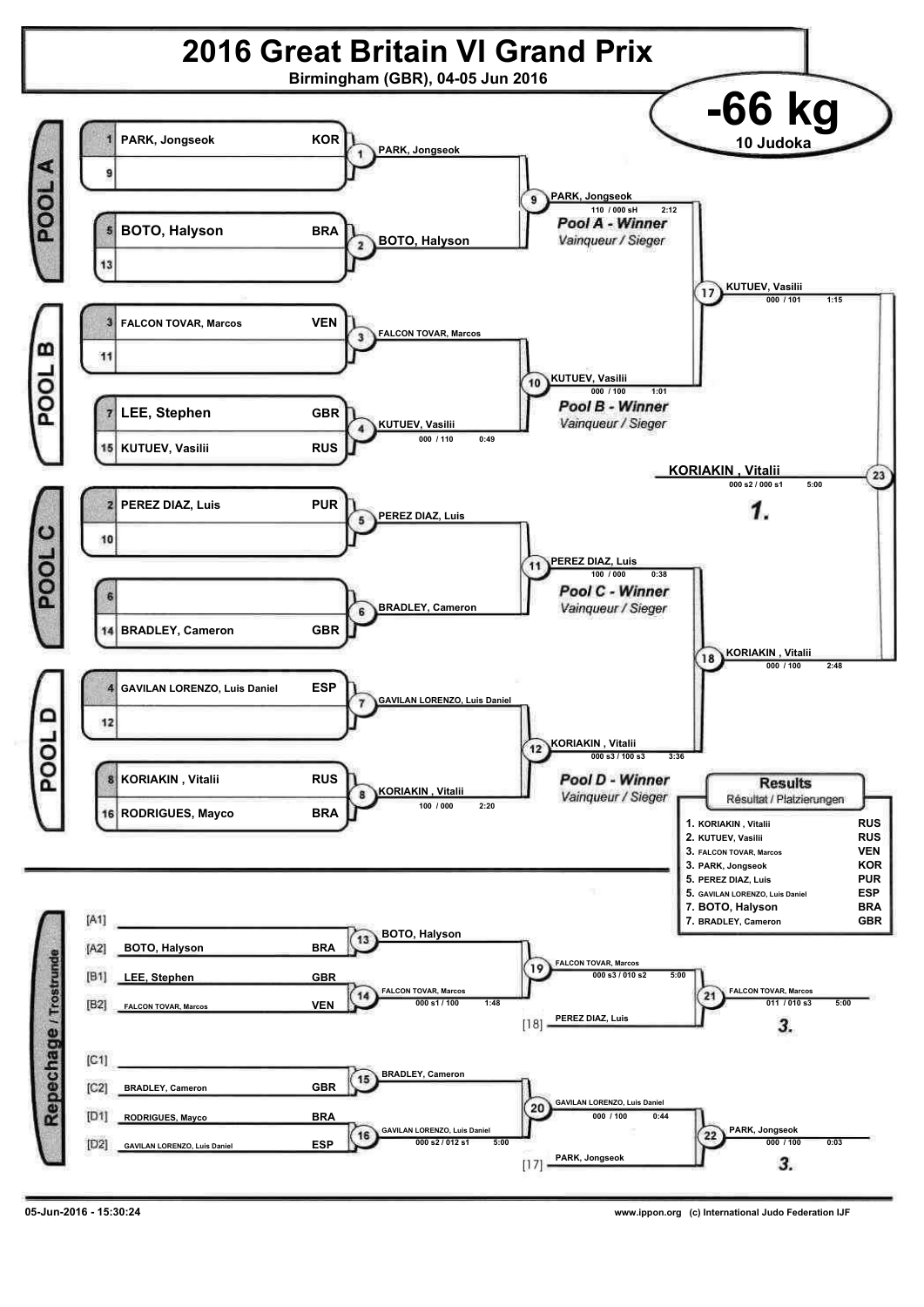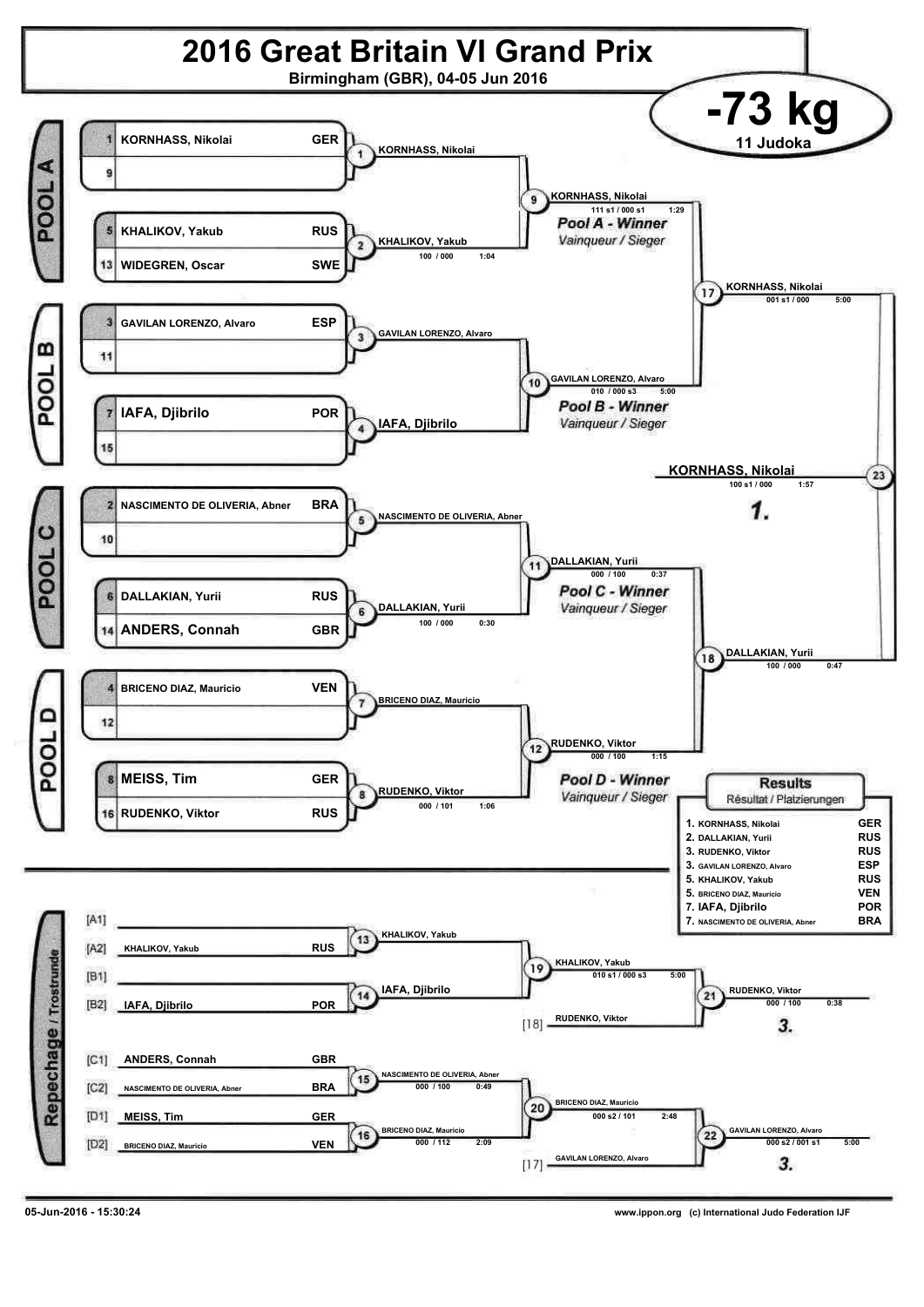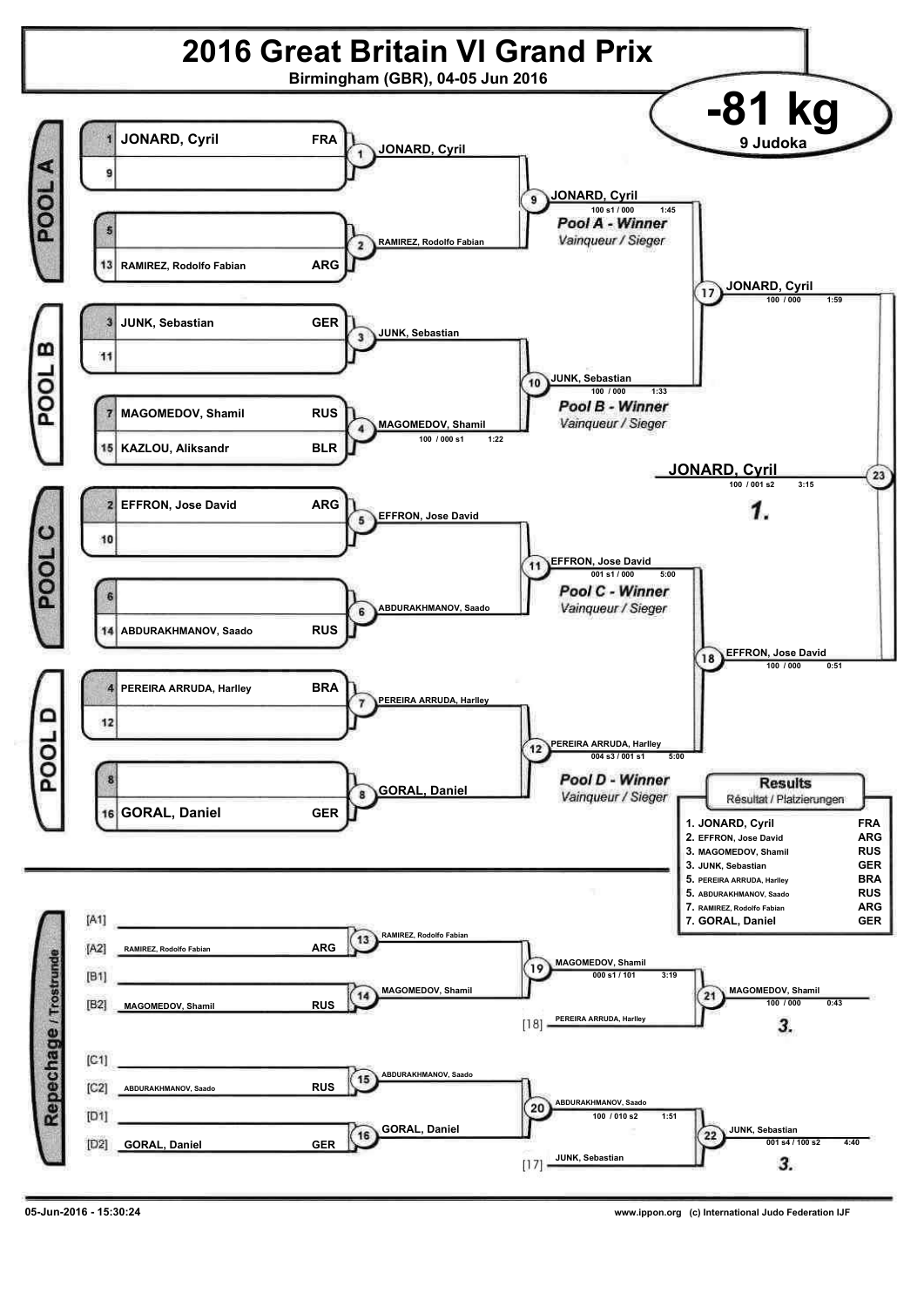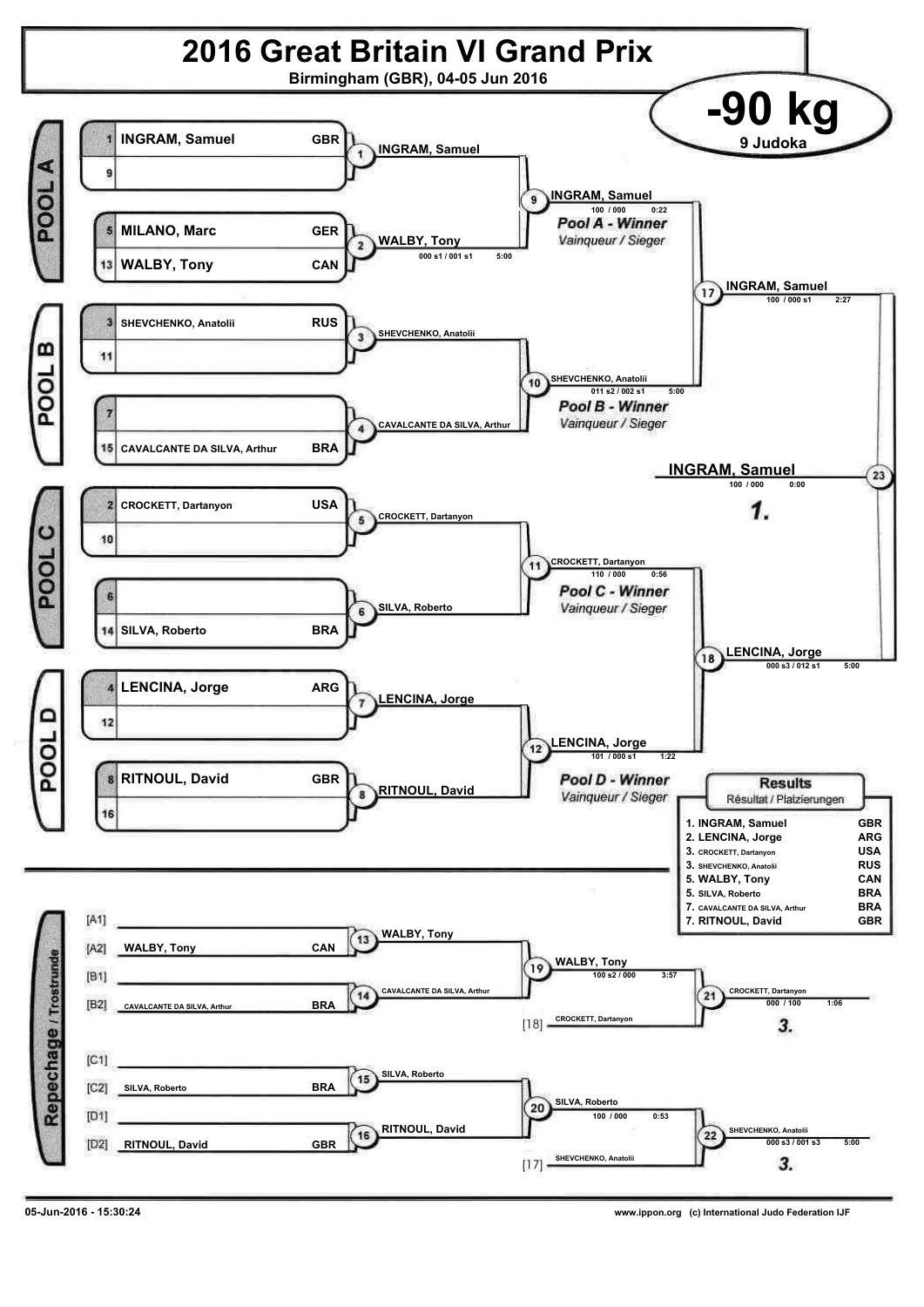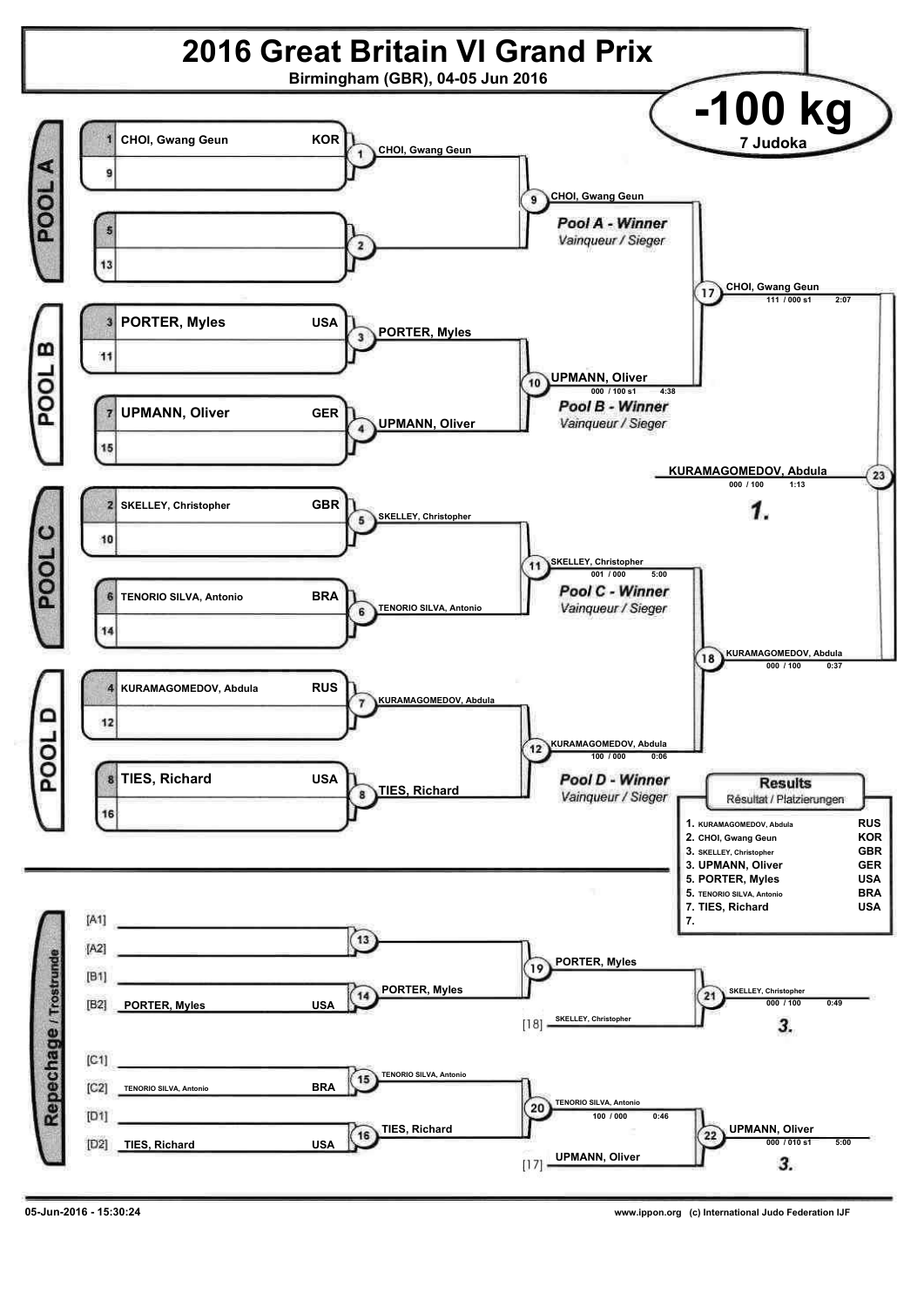**Birmingham (GBR), 04-05 Jun 2016 +100 kg** 

|   |                               |            |     |     | <b>Wins</b><br><b>Score</b> |  |
|---|-------------------------------|------------|-----|-----|-----------------------------|--|
|   | <b>HODGSON, Jack</b>          | <b>GBR</b> |     | 100 | 100                         |  |
| n | <b>ARAUJO, Wilians</b>        | <b>BRA</b> | 100 | 100 | 200                         |  |
| З | <b>MONTERO LOPEZ, William</b> | <b>VEN</b> |     |     |                             |  |



| <b>Final Results</b>      |            |
|---------------------------|------------|
| 1. ARAUJO, Wilians        | <b>BRA</b> |
| 2. HODGSON, Jack          | <b>GBR</b> |
| 3. MONTERO LOPEZ, William | VEN        |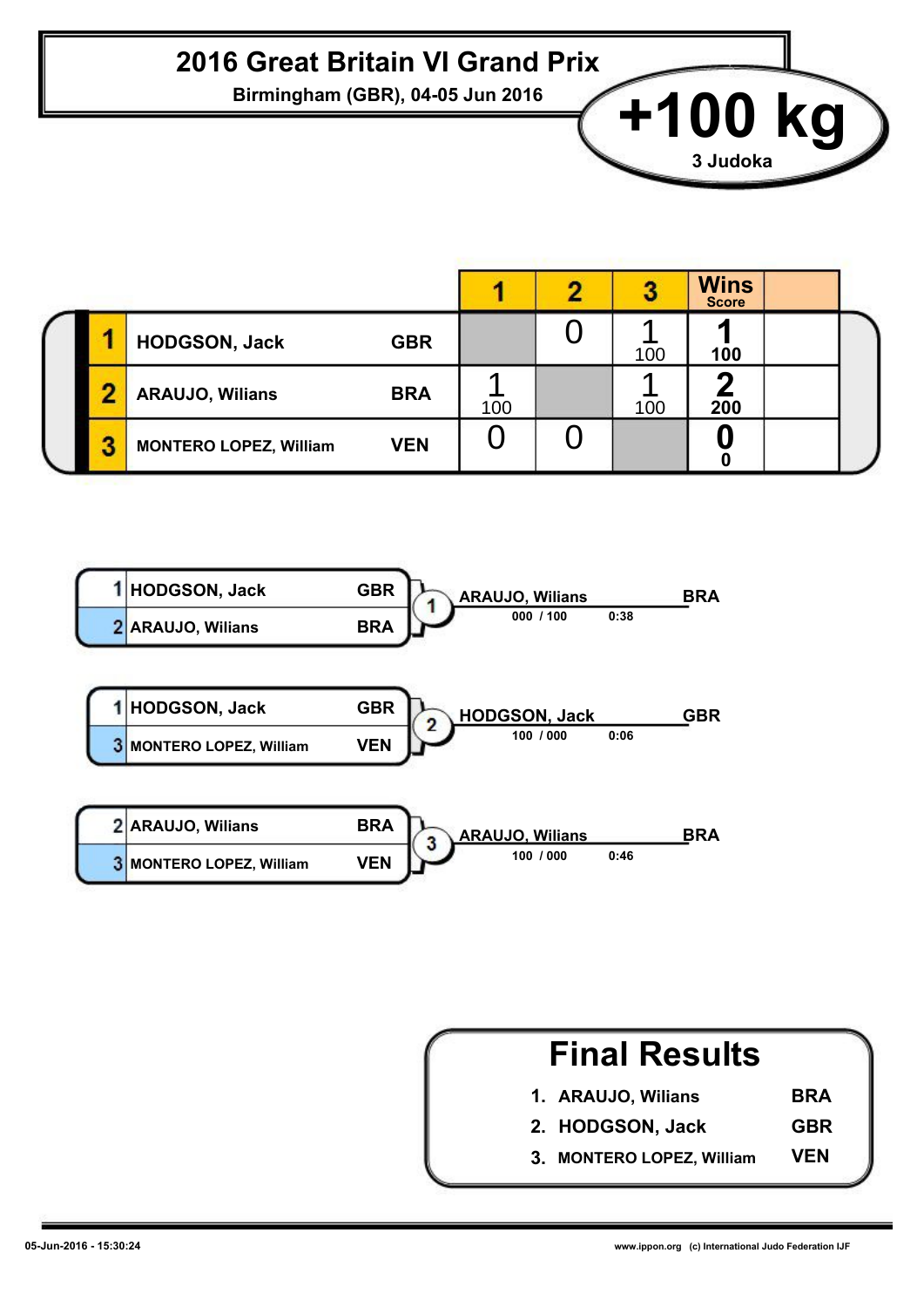**Birmingham (GBR), 04-05 Jun 2016 -48 kg**

|   |                                      |     |     | <b>Wins</b><br><b>Score</b> |  |
|---|--------------------------------------|-----|-----|-----------------------------|--|
|   | <b>CARDOSO, Karla</b><br><b>BRA</b>  |     |     |                             |  |
| n | <b>GER</b><br><b>BRUSSIG, Carmen</b> | 100 | 100 | 200                         |  |
|   | <b>GOMEZ, Paula</b><br><b>ARG</b>    |     |     |                             |  |



| <b>Final Results</b> |            |
|----------------------|------------|
| 1. BRUSSIG, Carmen   | <b>GER</b> |
| 2. CARDOSO, Karla    | <b>BRA</b> |
| 3. GOMEZ, Paula      | <b>ARG</b> |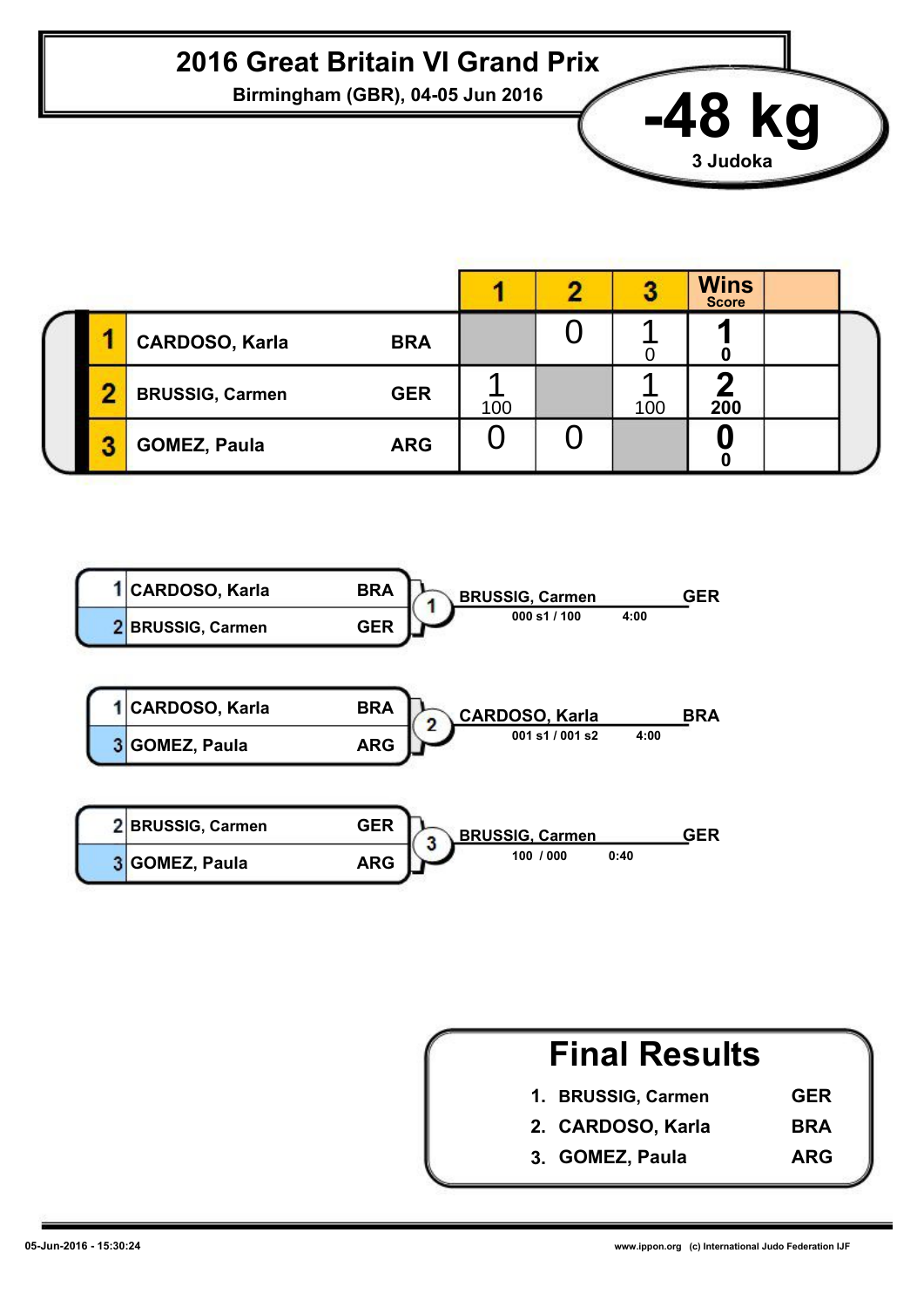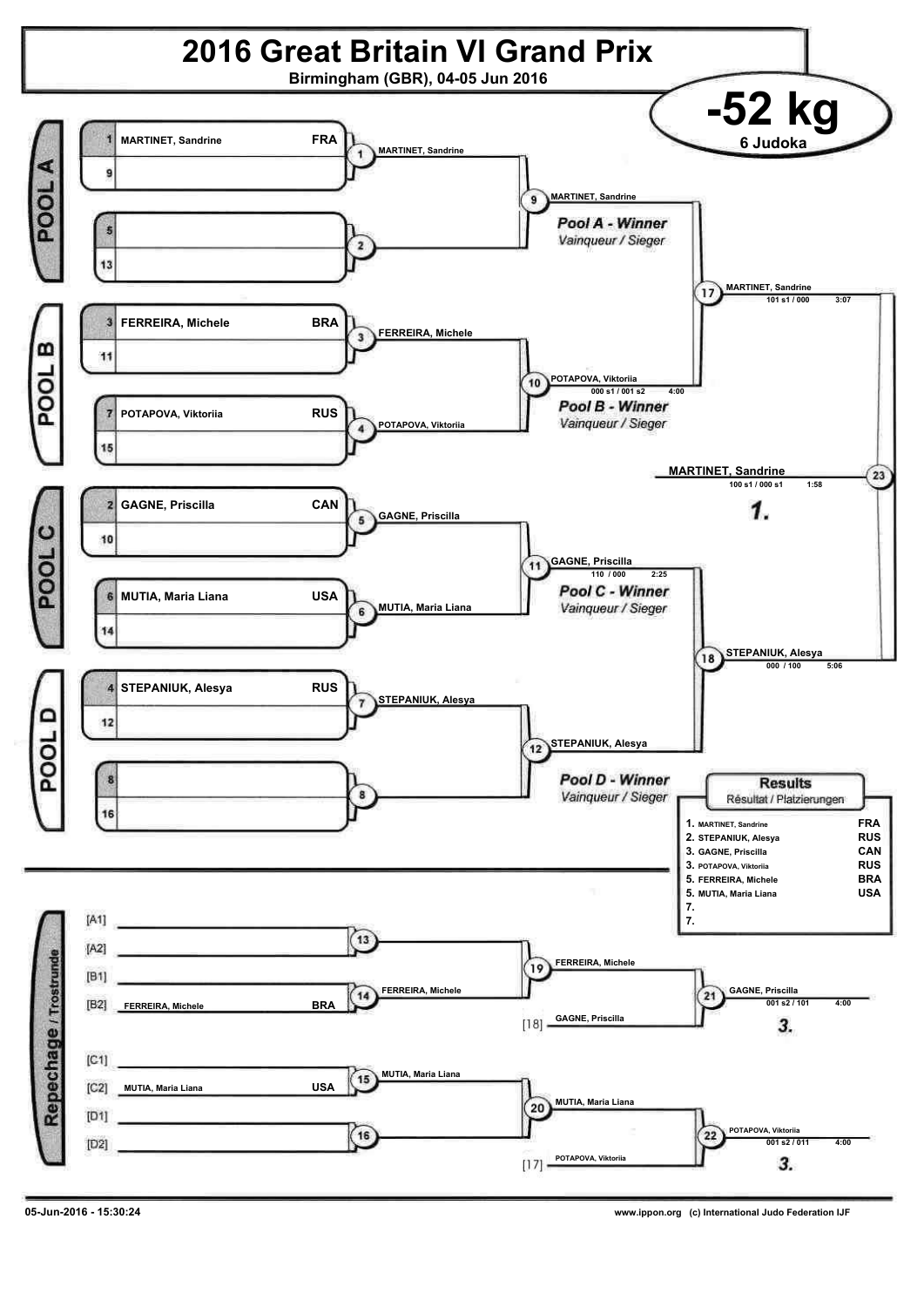

|   | <b>ARAUJO, Lucia</b>         | <b>BRA</b> |   | (100) | (100) | Ø<br>(201) |  |
|---|------------------------------|------------|---|-------|-------|------------|--|
|   | <b>LEDESMA, Dure Rocio</b>   | <b>ARG</b> |   |       | (100) | (100)      |  |
| J | <b>OVCHINNIKOVA, Natalia</b> | <b>RUS</b> | U | (100) | (0)   | (100)      |  |
|   | FROLOVA, Irina               | <b>RUS</b> |   |       |       | (0)        |  |



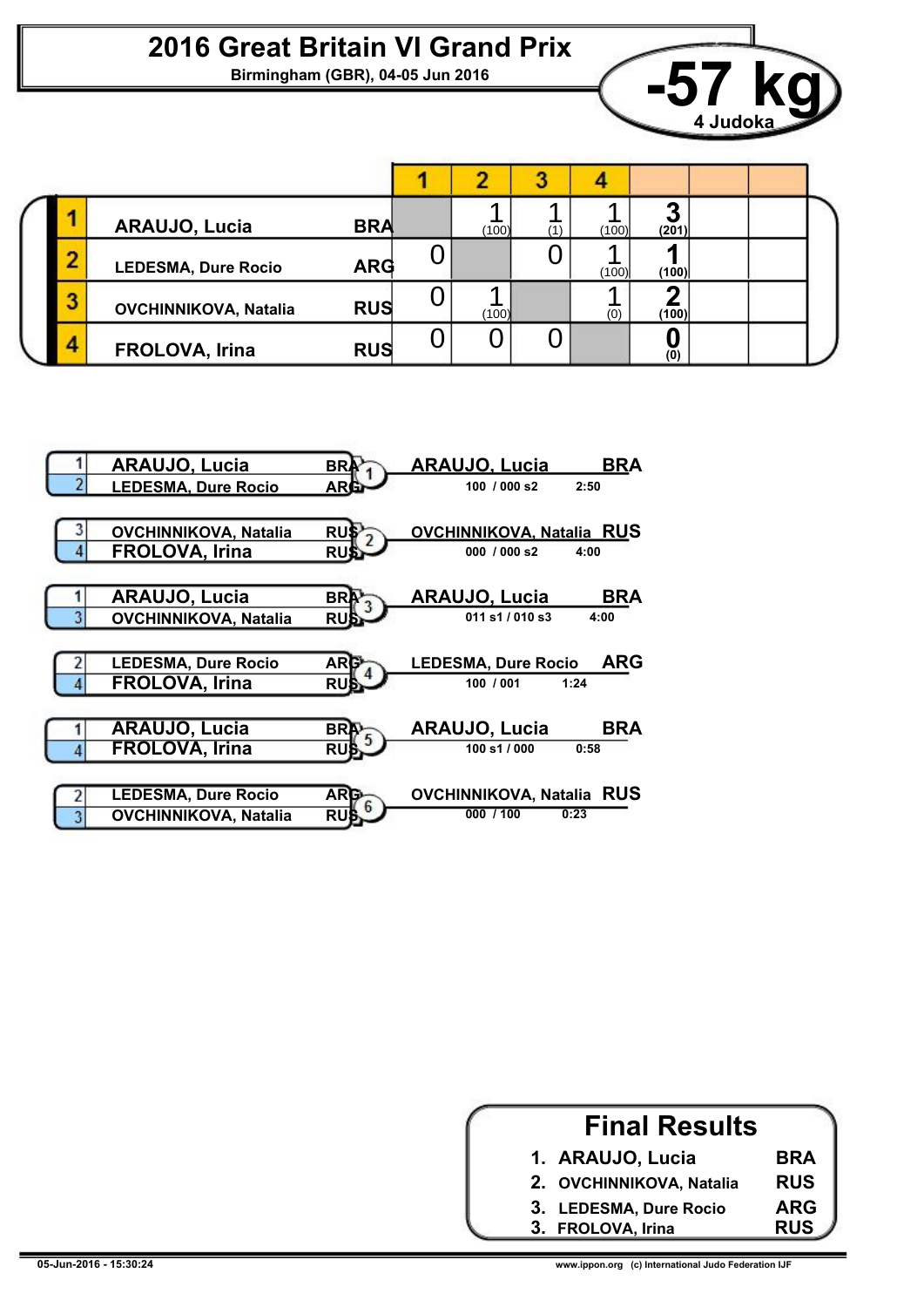**Birmingham (GBR), 04-05 Jun 2016 -63 kg**

## **BEST OF THREE**



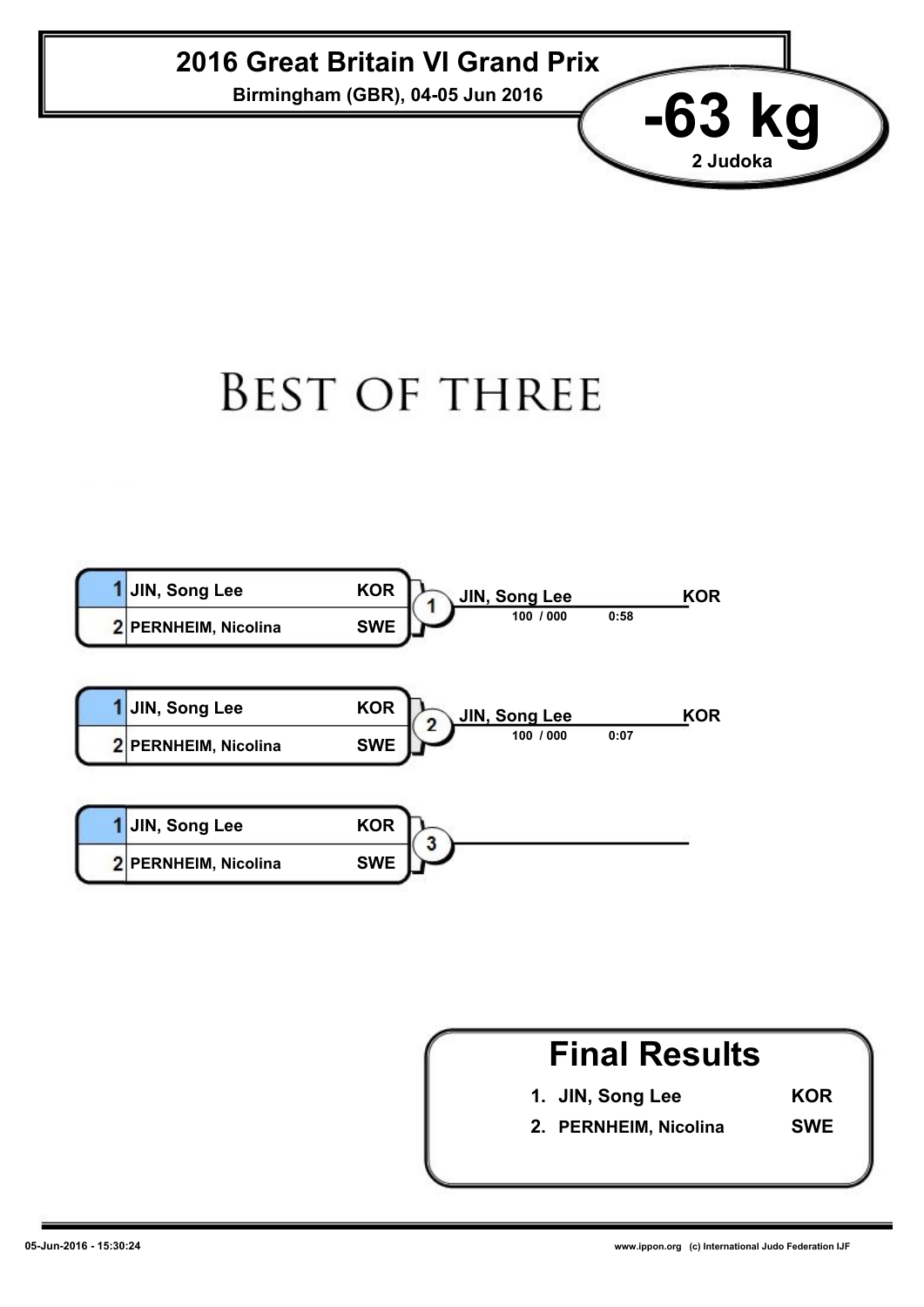**Birmingham (GBR), 04-05 Jun 2016 -70 kg**

|   |                                                                                                             | 1                            | $\overline{2}$                                                                         | 3              | 4                    | 5                         |                                  |                          |  |
|---|-------------------------------------------------------------------------------------------------------------|------------------------------|----------------------------------------------------------------------------------------|----------------|----------------------|---------------------------|----------------------------------|--------------------------|--|
|   | <b>RUS</b><br>ZABRODSKAIA, Olga                                                                             |                              | 0                                                                                      | 0              | 1<br>(100)           | 1<br>(100)                | $\overline{\mathbf{2}}$<br>(200) |                          |  |
| 2 | <b>RUS</b><br>SAVOSTIANOVA, Tatiana                                                                         | 1<br>(10)                    |                                                                                        | $\overline{0}$ | 1<br>(100)           | O                         | 2<br>(110)                       |                          |  |
| 3 | <b>MARTINS MALDONADO, Alana BRA</b>                                                                         | 1<br>(100)                   | 1<br>(100)                                                                             |                | 1<br>(100)           | 1<br>(1)                  | 4<br>(301)                       |                          |  |
| 4 | <b>GBR</b><br><b>GREENHOUGH, Natalie</b>                                                                    | 0                            | 0                                                                                      | $\overline{0}$ |                      | 0                         | (0)                              |                          |  |
| 5 | <b>CRO</b><br><b>BRESKOVIC, Lucija</b>                                                                      | 0                            | 1<br>(100)                                                                             | 0              | 1<br>(10)            |                           | $\overline{\mathbf{2}}$<br>(110) |                          |  |
|   | ZABRODSKAIA, Olga<br><b>RUS</b><br><b>RUS</b><br>SAVOSTIANOVA, Tatiana<br><b>MARTINS MALDONADO, AlarBRA</b> |                              | <b>SAVOSTIANOVA, Tatiana</b><br>000 s1 / 010 s1<br><b>MARTINS MALDONADO, Alana BRA</b> |                | 4:00                 | <b>RUS</b>                |                                  |                          |  |
|   | <b>GREENHOUGH, Natalie</b><br><b>GBR</b>                                                                    |                              | 100 / 000                                                                              | 0:18           |                      |                           |                                  |                          |  |
| 5 | ZABRODSKAIA, Olga<br><b>RUS</b><br><b>BRESKOVIC, Lucija</b><br><b>CRO</b>                                   |                              | ZABRODSKAIA, Olga<br>100 / 000                                                         | 1:51           |                      | <b>RUS</b>                |                                  |                          |  |
| 2 | SAVOSTIANOVA, Tatiana<br><b>RUS</b><br><b>MARTINS MALDONADO, AlarBRA</b>                                    |                              | <b>MARTINS MALDONADO, Alana BRA</b><br>000 / 100                                       | 0:29           |                      |                           |                                  |                          |  |
| 5 | <b>GREENHOUGH, Natalie</b><br><b>GBR</b><br><b>BRESKOVIC, Lucija</b><br><b>CRO</b>                          |                              | <b>BRESKOVIC, Lucija</b><br>001 / 011                                                  | 4:00           |                      | <b>CRO</b>                |                                  |                          |  |
|   | ZABRODSKAIA, Olga<br><b>RUS</b><br><b>MARTINS MALDONADO, AlarBRA</b>                                        |                              | <b>MARTINS MALDONADO, Alana BRA</b><br>001 s2 / 100                                    |                | 1:44                 |                           |                                  |                          |  |
| 2 | RUS $\n  l$<br><b>SAVOSTIANOVA, Tatiana</b><br><b>GREENHOUGH, Natalie</b><br><b>GBR</b>                     | <b>SAVOSTIANOVA, Tatiana</b> | 100 / 000                                                                              | 0:34           |                      | <b>RUS</b>                |                                  |                          |  |
|   | <b>MARTINS MALDONADO, AlarBRA</b><br><b>BRESKOVIC, Lucija</b><br><b>CRO</b>                                 |                              | <b>MARTINS MALDONADO, Alana BRA</b><br>003 / 000 s3                                    |                | 4:00                 |                           |                                  |                          |  |
|   | ZABRODSKAIA, Olga<br><b>RUS</b><br><b>GREENHOUGH, Natalie</b><br><b>GBR</b>                                 |                              | ZABRODSKAIA, Olga<br>100 / 000                                                         | 1:13           |                      | <b>RUS</b>                |                                  |                          |  |
| 5 | SAVOSTIANOVA, Tatiana<br><b>RUS</b><br><b>BRESKOVIC, Lucija</b><br><b>CRO</b>                               |                              | <b>BRESKOVIC, Lucija</b><br>000 / 100                                                  | 0:47           |                      | <b>CRO</b>                |                                  |                          |  |
|   |                                                                                                             |                              |                                                                                        |                | <b>Final Results</b> |                           |                                  |                          |  |
|   |                                                                                                             |                              |                                                                                        | 1.<br>2.       |                      | ZABRODSKAIA, Olga         | <b>MARTINS MALDONADO, Alana</b>  | <b>BRA</b><br><b>RUS</b> |  |
|   |                                                                                                             |                              |                                                                                        | 3.<br>3.       |                      | <b>BRESKOVIC</b> , Lucija | SAVOSTIANOVA, Tatiana            | <b>CRO</b><br><b>RUS</b> |  |